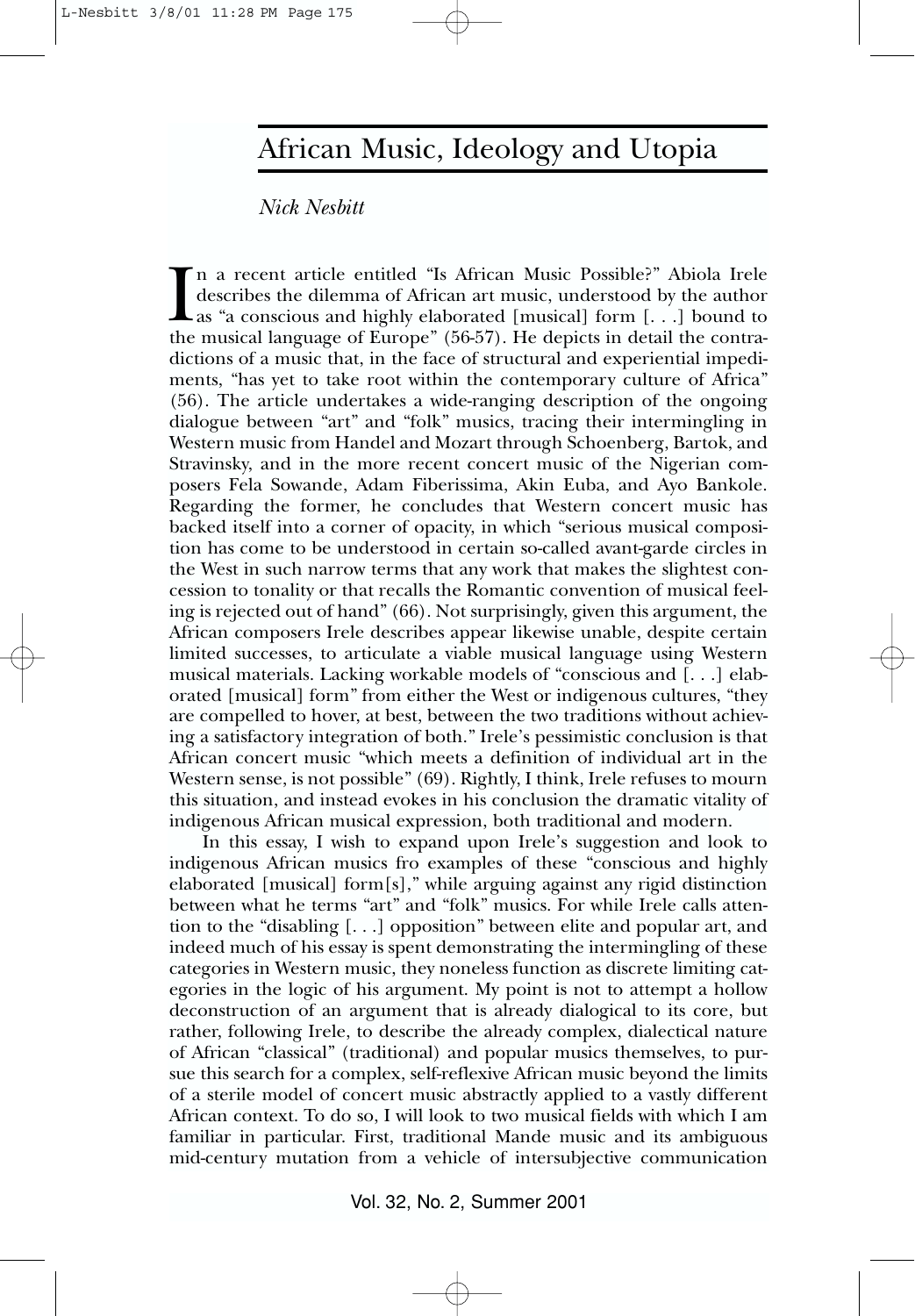within a tradition-oriented community to a rationalized concert music in Fodéba Keita's Ballets Africains. Then I will turn to the musical traditions of the African Diaspora, and jazz in particular, to conclude that the compositions, written and improvised, of its most radical practitioners offer precisely the model of a highly developed "art" music that yet retains its viability as an expression of an intersubjective vernacular community unavailable to African composers in canonical Western concert music.

If music as a language is fundamentally nonconceptual, achieving a semblance of logic only in the formal constitution of its material, this withdrawal from unambiguous, rationalized communication never fully realizes its promise. Music speaks of a realm of experience beyond mere exchange, yet this incipient narrative remains a deceitful sleight of hand operated behind the back of every-hopeful listeners; we are always and ever again naive in the face of music, ready to believe its promise of a trasncendence of a cynical (post-)modernity. Music remains utopian in its refusal to participate fully in a violent society where unambiguous communication means only the raw assent of the powerless to the dictates of those who happen to be in power today. And yet, this very refusal of music to assent disarms its listeners as a mere image of hope, while music itself becomes an ideological arm of the cynics its idealism condemns. If this paradox is repeatedly observable in the history of music, nowhere, I would maintain, is it expressed so clearly as in the fate of the traditional music of the Maninka.<sup>1</sup> The destiny of this millennial musical tradition in the twentieth century is complexly intertwined with the trajectory of African nationalism, a dramatic example of the dialectic of modernization and enlightenment that is the history of the African Independences and Decolonization. If the Mande *jeli* (griot) traditionally glorified the exploits of powerful patrons in their recounting of the Sundiata Epic, their music, as sociohistorical construct, became all the more profoundly ideological when Sékou Touré called for the creation of Fodéba Keita's Ballets Africains as an expression of Guinean nationalism in 1958.<sup>2</sup>

The appearance and transformation of classical African musics, from their practice to their innermost forms, is bound to society. The modifications of Mande music in the twentieth century followed the movements of the society from which it arose, without ever reproducing those movements transparently. Music instead denies its historical character; if it constantly misrepresents itself to us as the immediate expression of nature, wehther the cry of a human subject or the rustle fo a presubjective noumenal world, it must do so, however, as the mere aesthetic semblance of this nature. The most compelling of these musical utterances, as for example the proto-Impressionistic, blissfully static quality of Beethoven's *Pastoral* or certain moments in Berg's *Wozzeck,* achieve their affective force through a mastery of musical materials that belies any illusion they maintain of raw, unmediated expression.<sup>3</sup>

The development of these compositional forces in Mande music in particular, moreover, is actuely historical. Its dynamic transformations arose in response to the overarching historical development of the division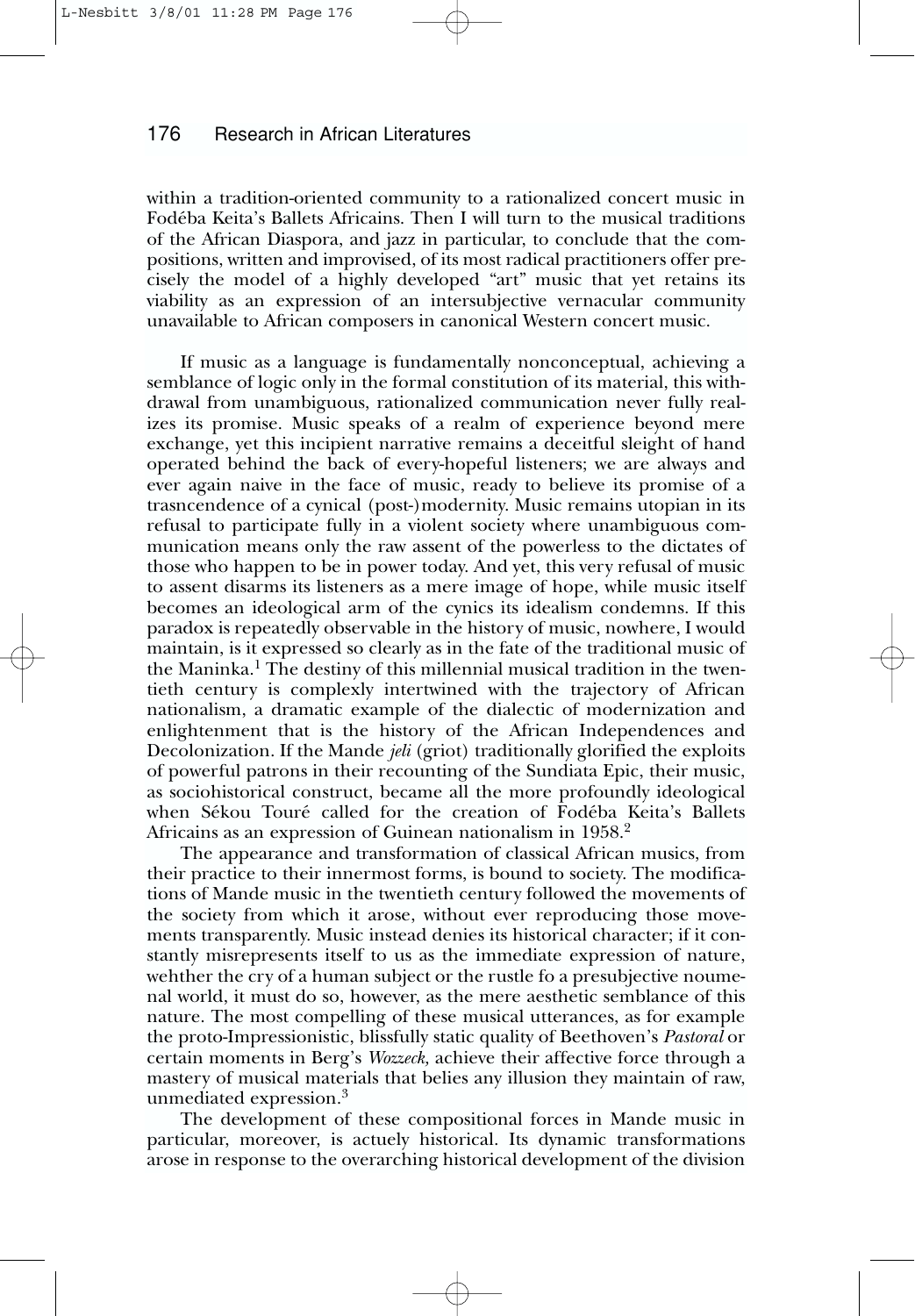of labor immanent within that society.<sup>4</sup> The very existence of an independent caste of jeli as musician-poet-historicans was itself dependent upon a fundamental partitioning of Mande society. This caste system allowed for the appearance and reproduction of fundamentally conservative bards who could devote their entire existence to the tour de force of musical, poetic, and mnemonic expression that is the Sundiata Epic.<sup>5</sup> This division is fundamental to Mande society, with its endogamous differentiation between the free-born nobles (*Horonnu)* and the *Nyamakalalu* artisan class (of which the jeli are a part) who serve them (Charry 48-49). The hierarchical, caste-based nature of Mande society, like the dominant military, masculinist tenor of its traditional culture, has repeatedly threatened to eclipse the imaginative, utopian quality of Mande musical expression.<sup>6</sup> While music by its very nature describes the possibility of human relations beyond those of abstract, anonymous mercantile exchange, the modern stereotype of the venal jeli selling his or her praises to the highest bidder is no anomaly or historical rupture brought on by contact with the West, but is rather logically implicit in a traditional role that merely left this process undeveloped wtihin a habitus of precapitalist exchange.

The rationalization of Guinean music was determined by both this traditional division of labor in Mande society and the novel transformations of Guinean historical experience occurring amidst French colonization. In the colonial period in French West Africa (AOF), the sites of social power both shifted partially to the colonial authorities, while local African leaders adopted and transformed these novel social formations to their own benefit. On the one hand, the French authorities from the Popular Front (1936-39) on strove to create a rational African worker, a productive African subject whose behavior followed the means-end logic of mercantile exchange of labor for wages. Though this historical and experiential development was an immensely complex process of interpellation and resistance needing much further research, certain basic tendencies are clear.7 Already by the 1930s, the forcible recruitment of labor for colonial works projects was widespread throughout the AOF. At the same time, perception of colonized Africans on the part of French administrators began to shift from what one government report termed "a mass reservoir of manpower," anonymous, passive, and only marginally humanized, to a "community of workers," (subaltern) human subjects able to transform their environment through conscious labor.8 Africans were increasingly interpellated (both physically and discursively) as conscious laboring subjects by a French bureaucratic appartus, in the Ivory Coast and Guinea in particular (Cooper 77-81). The gradual strengthening of the wage-labor model throughout the AOF in this period, coupled with an ideology of an "apostolat du travail," or "apostolate of work,"<sup>9</sup> helped transform hundreds of thousands of colonized subjects into "income-maximizing individuals" willing to endure physical hardship and exploitation for pay (84).

At the same time, this was no mere passive process. Instead, the creation of this self-conscious worker class rapidly resulted in a questioning of the wage-model of colonial relations and its sacrificial, exploitative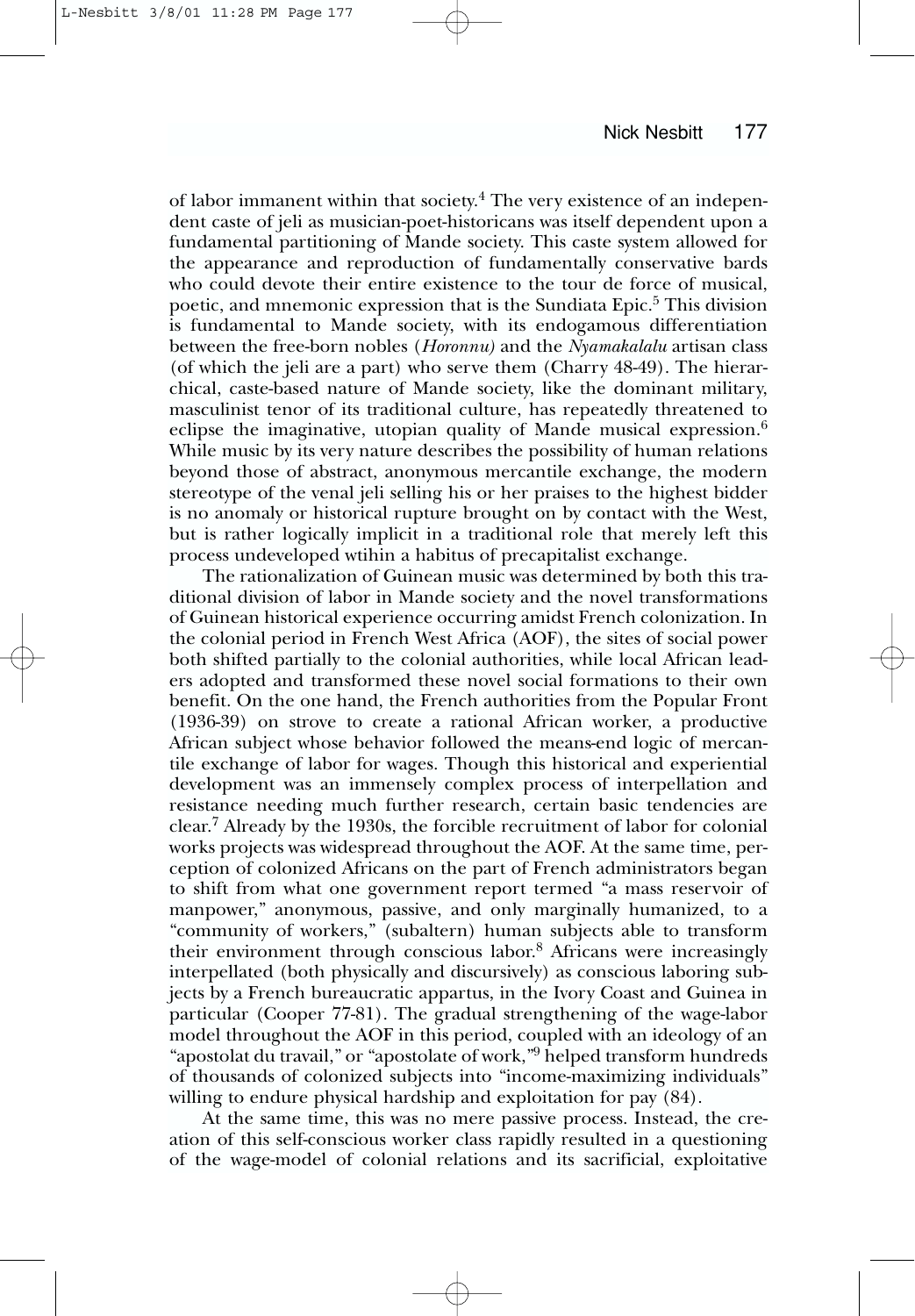dimensions. The 1930s saw the strengthening of an indigenous trade union movement—spearheaded by figures such as Lamine Diallo in Senegal and Sékou Touré in Guinea—which strove to short-circuit the flow of social power away from the colonizer in an incipient nationalism that culminated in Guinea's historic 1958 "No" vote against DeGaulle.<sup>10</sup> A decisive 1946 strike in Dakar, and a 1950 strike in Conakry, confronted French colonial officials with a transformed African worker, a worker who could now articulate his or her claim to freedom and just living conditions following the European model of workers' rights: "The growing development of the working class in organization and consciousness permits it to play a decisive role as the motor and guide of all the proletarian forces of French West Africa," wrote Diallo in his resolution of strikers' demands sent to the French Governor-General of Senegal (qtd. in Cooper 229).

Mande music, a fundamentally political and historical music if ever there was one, was itself transformed by these changes in Guinean society. Monad-like, it maintained the image of its aesthetic interiority while simultaneously reflecting, in highly mediated form, the furtive movement of Guinean society towards an increasingly rationalized, bureaucratic society organized around an abstract exchange-model of human relations. With the creation of the Ballets Africains and their subsequent nationalization following independence in1958, the historical transformation of Guinean society migrated within musical production itself, and the ambiguous dialectic of Guinean modernization played itself out on the world's stages as Mande music became increasingly an adminsitered, bureaucratic state production.

Much research remains to be done on the formation of Guinea's Ballets Africains.11 Certain transformations of traditional Mande music occurring in the process of its nationalization are clear, however. What was originally a participatory music was suddenly called upon by Sékou Touré to adapt itself to the Western stage:

In our African villages [. . .] dances are [. . .] executed in the middle of a ring of spectators who also take part almost as much as the dancers and musicians. On the stage new conditions have to be created by means of different devices in order, on the one hand, to retain the freshness and reality of the dance and, on the other, to destory the monotony which is quick to arise due to the nonactive participation of the audience.

(F. Keita 176, qtd. in Charry 212)

The process of rationalization whose occurrence Max Weber saw at work throughout Western music transformed a rapidly modernizing Mande music as well.<sup>12</sup> The traditional circle of spectator-participants, a visual representation of cyclical, natural time, was broken into the teleological straight line of musicians spread out across a stage before the gaze of Western spectators. Rhythms and dances that traditionally would be performed in highly specific contexts and times (baptism, marriage, initiation, etc.) were extracted from that milieu and choreographers brought them together in new, discrete combinations. This move from an organic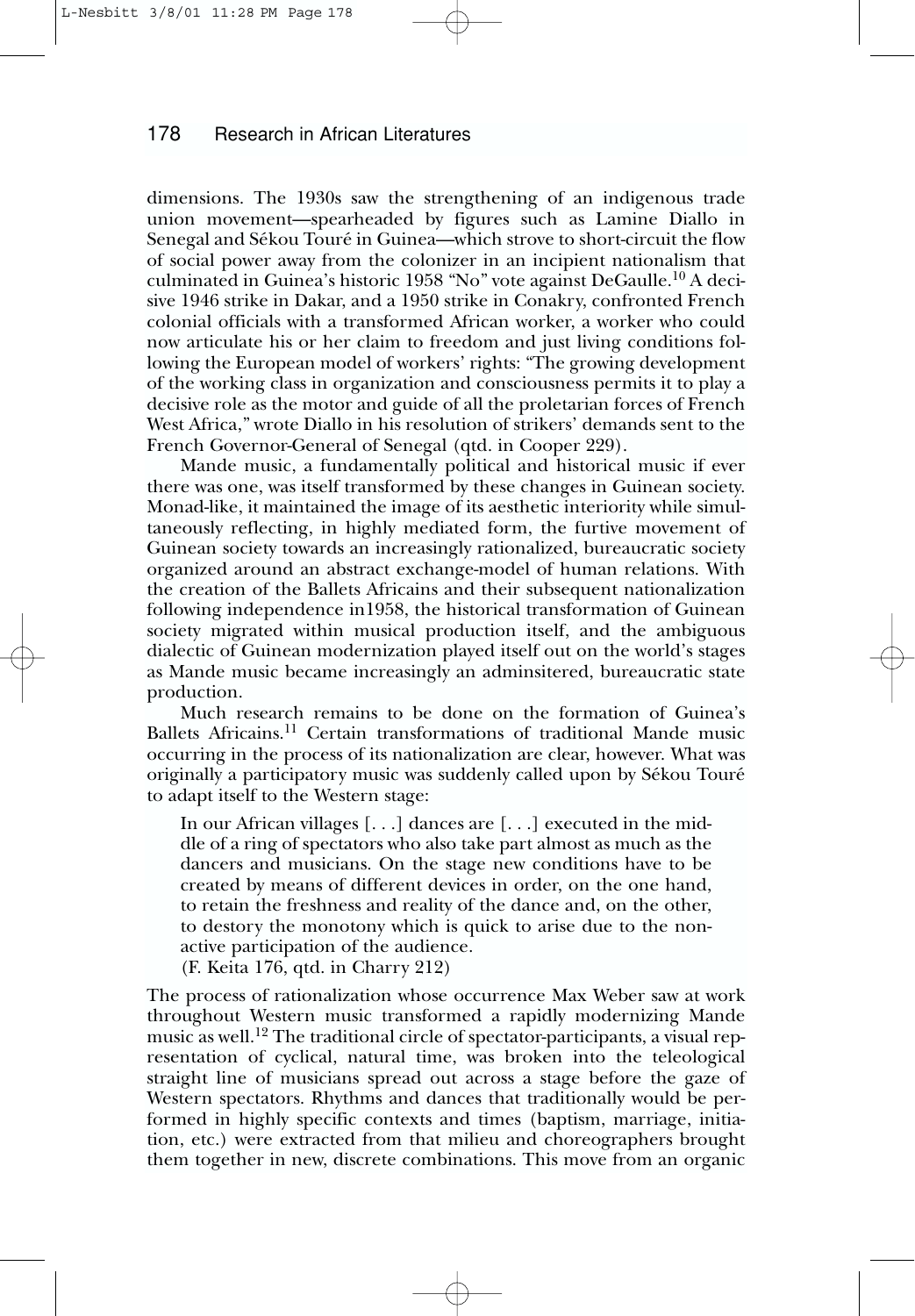community to the stage, which increased the music's formal structuration, simultaneously undermined its place within a traditional *social* structure as a dynamic, significant communal process. Mande music was suddenly called upon to represent the Guinean nation to foreign audiences around the globe. This process of rationalization occurred within musical structure as well. In a traditional context, pieces generally began with women singing and clapping, and musicians gradually joined them in a gradual process of musical accretion. In the ballet, however, pieces were separated into differentiated units with clear beginnings and ending points that all musicians would acknowledge in concert. Rhythmic breaks played by drummers, which had traditionally only signaled changes to dancers *within* the rhythm, were now adapted to form discrete beginning and ending points.

A dramatic representation of this process is audible when comparing two recent recordings by the Mande percussionist Mamady Keita. The work of Keita, perhaps the best known musician to have come from Guinea's national ballets, dramatically underlines the complex mediations of tradition and modernization at work in Mande music. In his 1999 recording *Balandugu Kan,* Keita's drumming returns to the traditional context of the Wassolon village in Eastern Guinea in which he was born. Traditional songs ebb and flow over two hours with the voices, clapping, and playing of dozens of singers and musicians weaving a complex musical tapestry. In contrast, Keita's 1998 recording *Afö* constructs a highly abstract symphony of traditional Mande rhythms, in which complex rhythmic cues and ensemble passages mark transitions within a single 75-minute "pyramid of rhythms." Here, the human voice is merely one subordinate element appearing furtively within a predominantly rhythmic orchestration. Keita describes in the notes to *Afö* how it represents the culmination of his innovatory work as Artistic Director of Guinea's Ballet Djoliba in the 1970s. His invention of a "pyramid of rhythms" is successful, in my view, since it both extends the process of rationalization of Mande drum music to its limits, while drawing its formal procedures of orchestration from the immanent demands of theatricalization, rather than from any abstract importation of Western musical models. Keita thus operates his complex encounter with the West (rationalization, theatricalization, etc.) immanently, within and through traditional Mande music itself, rather than simply by pasting imported procedures atop traditional models. Whether or not it is Keita's most successful recording (I believe others such as *Mögöbalu* and *Hamanah* better represent Keita's unique exploration and canonization of Malinké musical traditions), *Afö* truly stands as "a conscious and highly elaborated musical structure" (to recall Irele's phrase) that is at once modern and faithful to Mande traditions with which Keita is as familiar as an contemporary Mande musician.

To point to this bureaucratization and rationalization of Guinean music is not to disfigure an archetypal musical immediacy, but instead to describe that music's immersion within the progressive development of human culture itself. Musical expression is inextricable from its technical organization as form, an objective representation of subjective experience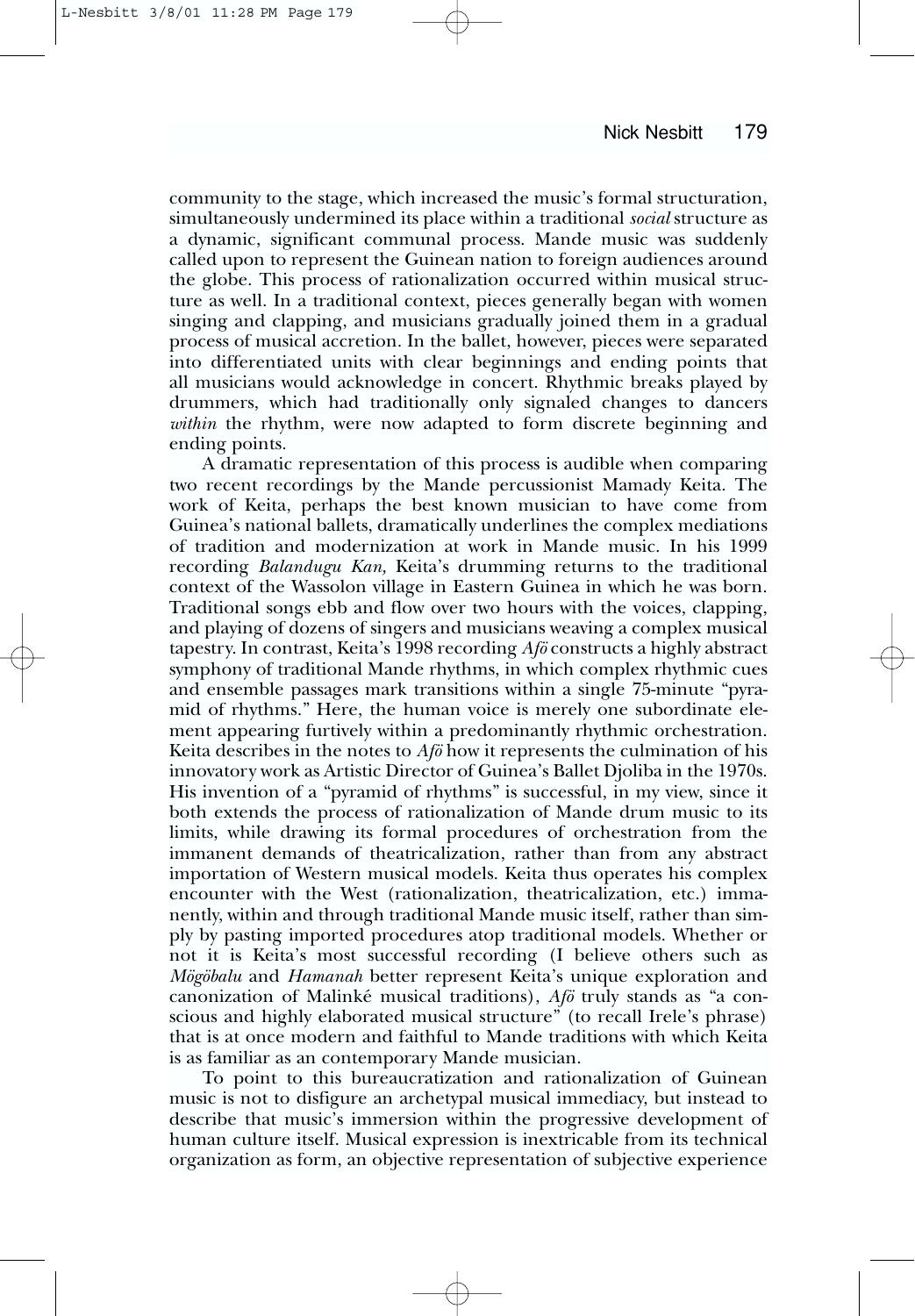in rhythm, harmony, melody, and timbre. To represent musically human experience is to regain a humanity lost to barbarity masquerading as modernity. The appearance of music, in Africa as elsewhere, amidst rampant dehumanization, and as such music is ambiguously entwined in the antinomies of historical experience. The rationalization of Mande music is itself dialectical, no mere loss of an imaginary traditional wholeness in the face of encraoching Westernization. Keita's work is a compelling demonstration of this dialectic, perhaps unequaled in Mande music in its complex relation to cultural traditions. Laurent Olivier's 1991 film *Djembefola* describes Keita's return, after a twenty-five-year exile in the Ballet Djoliba, to his family and birthplace in eastern Guinea (Balandugu). Along the way, Keita recalls with his mentors the rigorous, military-style training he and his fellow artists received as they sacrificed their private existence to Touré's "revolutionary" Guinean society.

Like the Guinean music they would rework onstage, artists like Keita were themselves extracted from their regions by regional competitions. A text by the Guinean Ministry of Education and Culture from 1977 describes this process in chilling language:

All complexes of a racial, ethnic, or intellectual nature or complexes based on wealth, religion or sex are being systematically eradicated through the educational work of the Party, which guides and organizes all the activities of the people. At all levels, the arts companies draw their members form a variety of occupational backgrounds, and these members freely place their knowledge at the disposal of the people. (73)

The assertion of its citizens' voluntary self-sacrifice to the demands of the "Party" compulsively invokes the violence Sékou Touré visited upon his country in his drive for modernization. Fodéba Keita himself was not merely the founder of the Ballets Africains, but was an archetypal Cold War bureaucrat; as Minister for Internal Affairs (administrative and police affairs) and Defense in Touré's regime, he "created the repressive system which has characterized contemporary Guinea" (Kaba 213). In an everincreasing process of bureaucratization, the traditionally political nature of Mande music was radically extended in independent Guinea. Arts companies were called upon "vigorously [to] combat [. . .] the colonial complex and backward ways and custom [for] the appearance of the 'new man'" (74). Effectively, this meant that artists such as Mamady Keita were ideological pawns of the Guinean regime. The gap between rhetoric and experience reached new extremes in Sékou Touré's Guinea, and to reread his texts and speeches today is disheartening, to say the least, recalling the betrayed hope and promises of the Independences. "La conscience," Touré wrote, "est un stade, mieux, un moment du processus de la qualification continue de l'homme animal en homme véritablement humain, sujet et objet de l'histoire" 'Consciousness is a stage, better yet, a moment in the continuous process of development of animalistic man into a truly human man, the subject and object of history' (23).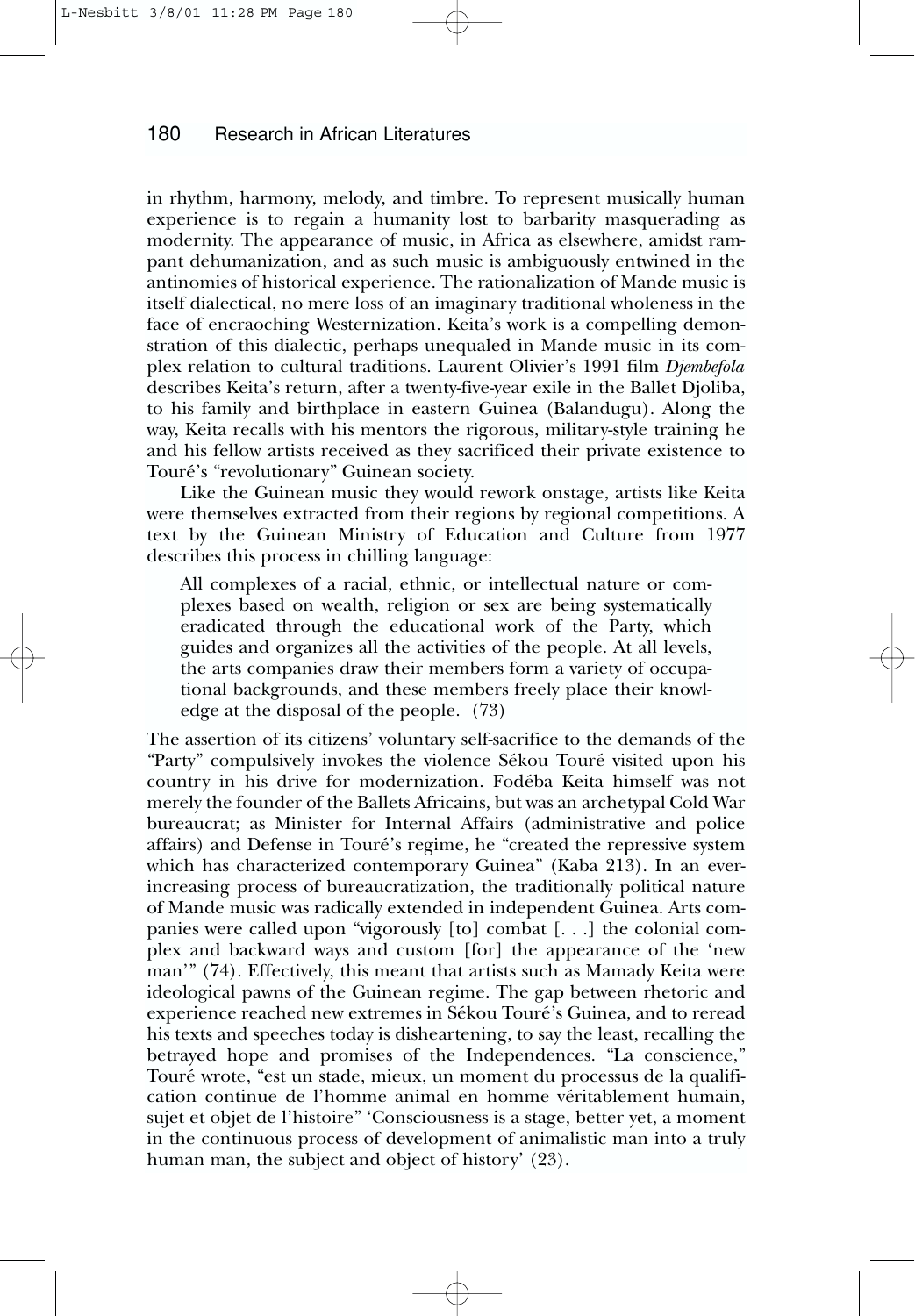Such facile pieties on the transformative role of Guinean artists, which Touré produced in endless streams of discourse, represent a nadir of philosophical reflection. The hollow recourse to Hegelian language ("sujet et objet de l'histoire") is one more in the many sacrificial appropriation Touré called for in the pursuit of Guinean development. Mande music, like the rest of Guinean society, joined in the suddenly accelerated march toward national modernization in a millennial process extending back from Sékou to Sunjata. In so doing, music paid a price for this participation like all interpellated members of Guinean society. The sacrifice to political and economic autonomy that was Guinea's 1958 "No" vote foreclosed the possibility of noncoercive intersubjective experience once the hope for independence became the paranoid consolidation of political hegemony. A precipitously accelerated rationalization, functionalization, and division of labor brought, in the sphere of music as elsewhere, a liquidation of subjective experience and expression. This process paradoxically threatened to dissolve the creative affirmation of traditional culture implicit in the creation of the Ballets Africains into the hollow technical mastery of the hyperkinetic, militaristic virtuosity of the national drum corps.

Perhaps no society ever gives back all it promises in extorting the individual's sublimation to the social totality. In Touré's Guinea, however, those unfortunate enough to be caught up in the process of development too often found that it led straight from the policed village to the prison of Camp Boiro. Fodéba Keita, while no political innocent, was himself arrested in 1969 and condemned to death without trial in 1971 (Kaba 213). In his repeated calls for social unanimity, Touré strove to crush any dissenting expression of human particularity; subjects were no longer allowed to remain in conflict within that totality but instead encoutnered a uniform and violent logic of subsumption to the needs of the State. Sékou Touré's revolution undertook the total instrumentalization of human relations, where all individuals would serve as "instruments de la Révolution" (Touré, *L'Afrique* 1).<sup>13</sup> Mamady Keita was perhaps the luckiest of those who sacrificed themselves up to Touré's revolution, for he survived its terror to reorient the rationalizing procedures of which he was a product to Mande cultural tradition itself.

Sékou Touré's invocations of a "truly human animal" revall the betrayed promise of decolonization, of an autonomous human subject who could draw from within the paritcularity of his or her own experience the basis of a free social existence. That this freedom remains to be instantiated in postcolonial Guinea, in spite of Sékou Touré's revolution, is patent. And yet, Mamady Keita, perhaps unique among traditional African musicians, has redirected the forces of reification at work in Guinean culture to further our understanding of that music itself. Since Touré's death in 1984, Keita, formed by the military life of the Ballet from his induction at age twelve in 1966 into the Ballet Djoliba, has opened a series of schools of traditional Mande percussion across Europe, Japan, and the United States. There, he pursues the rationalization of Mande music, breaking traditional rhythms into their individual elements, making an implicit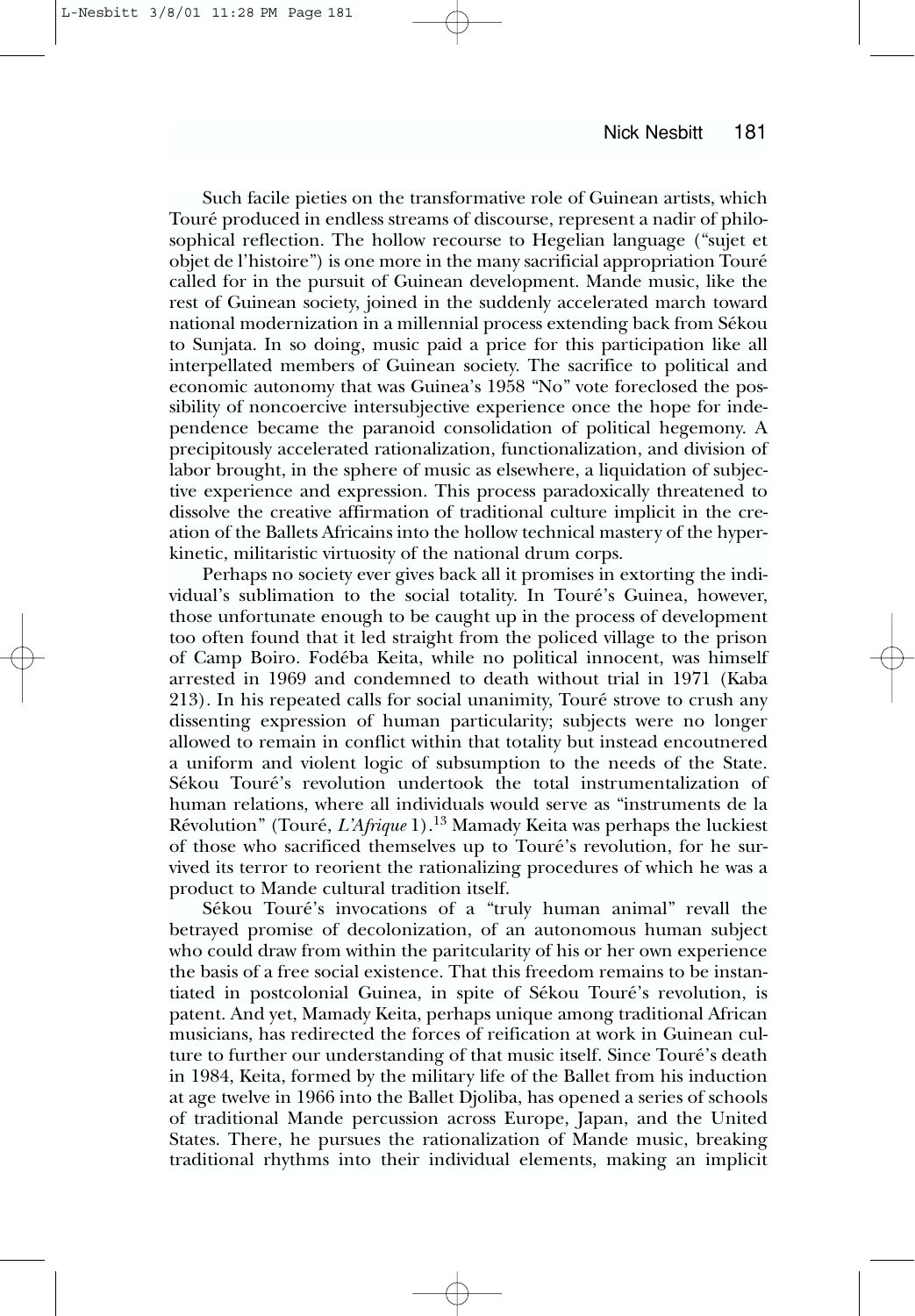pulse explicit to Western ears, performing an encyclopedic analysis of traditional West African music for a global body of students.

This process is visible in his recent publication, *A Life for the Djembe: Traditional Rhythms of the Malinké.* There Keita describes in three languages the origins and cultural heritage of his instrument, and then proceeds to give transcriptions for the individual parts to over sixty rhythms. This process of notation, while objectively a mere mnemonic device, is rejected by many Western students of African musics as a sort of stigmata, serving as a visual representation of the loss of a mythical spiritual totality. Keita, on the other hand, unhesitatingly pursues the rationalizing logic of his musical work. Though his own musical analysis is strictly oral (he relies on collaborators to generate written musical notation), his recourse to transcription as a means of codifying and clarifying his teaching is the logical extension of his rationalization of Mande tradition. Like his recordings, instructional videos, and classes, his book operates a musical reification in the name of tradition, elucidating and systematizing a necessarily protean, multidimensional oral tradition.

Keita's work transforms the traditional Western ethnological classificatory impulse enacted upon African musics. Indeed, Keita is a remarkable musicologist, one who operates not as a transitory Western academic, but instead from within a centuries-old tradition of musical practice. In contrast with every other extended analytical study of indigenous African music of which I am aware, Keita's work is both thoroughly, almost obsessively rigorous, and generated internally, from within the logic of the music he practices, rather than in response to external norms of academic practice. In this respect at least, his undertaking is not unlike Schoenberg's rationalization of Western musical practice. For if the latter abandoned Western harmonic practice in pieces such as his Opus 11 for piano (1900) and then returned to an autonomously generated structural practice (Serialism), he did so not as absolute rupture but rather as a direct outgrowth of the musical tradition he inherited; *Verklärte Nacht* is inconceivable without *Tristan.* Similarly, Keita's rationalization of Mande music is driven by a confrontation between both the inherently logical, binary nature of percussive music itself and the military tenor of postindependence Guinean society, on the one hand, and the utopian character of music that promises a transformation of an alienating, totalitarian society within the recovered subjective immediacy of musical community, on the other. Keita's musical expression mediates the antinomies of Guinean modernity, to combine his childhood initiation into a millennial musical tradition with a classificatory spirit of analysis, preservation, and dissemination.

Music as a social practice promises that we might yet attain the status of free, creative subjects acting within a larger community. Yet this promise necessarily enters into conflict with the interests of a larger (political) community; music is caught between a drive for unhindered subjective expression and experience and the need to sublimate individual satisfaction of drives to the social totality. Music consequently both demonstrates and transcends this contradiction. In the aftermath of the independences,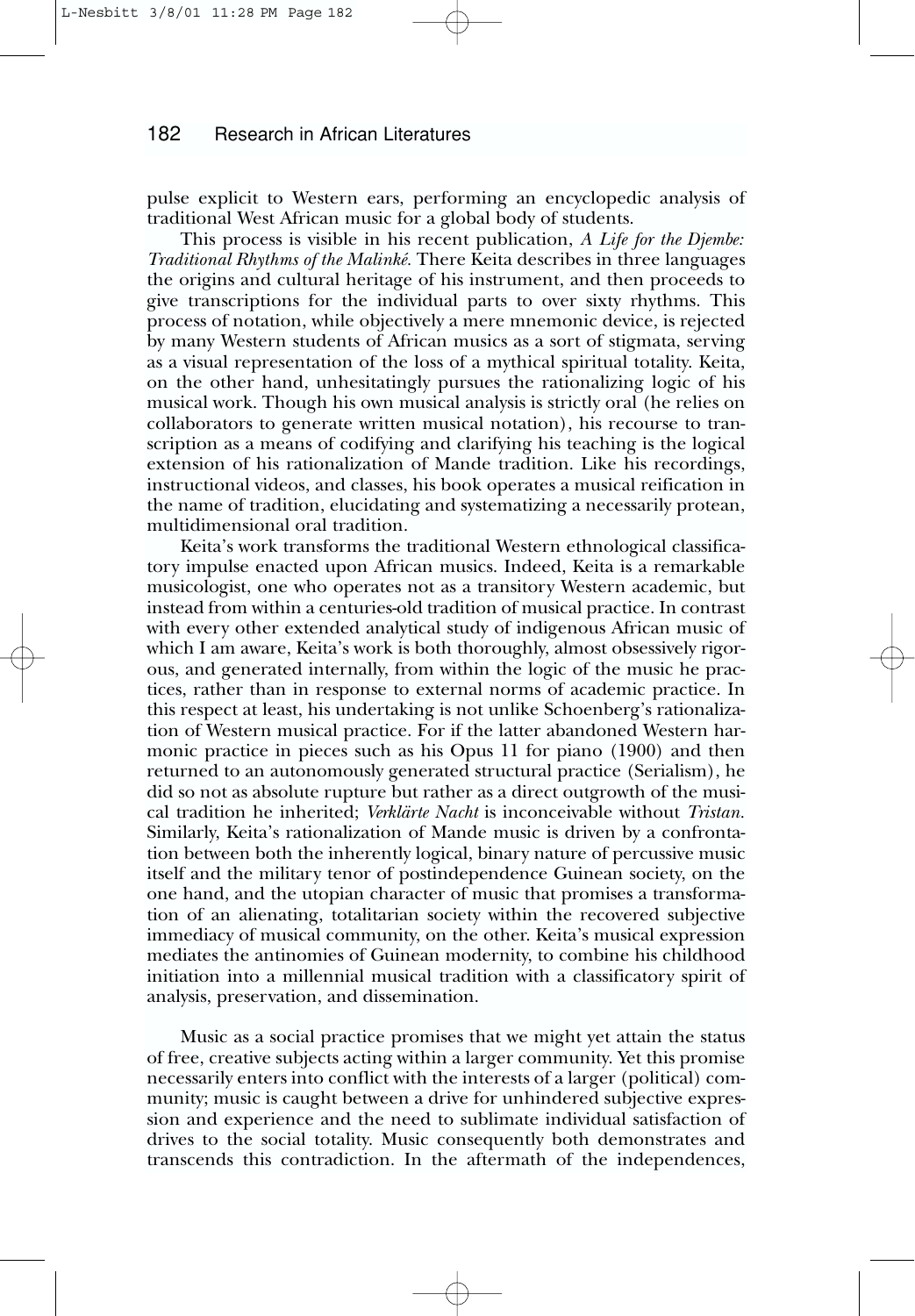amidst constantly renewed totalitarianism, music continues to pose the vexed question of human subjects in their coexistence with nature, and the possibility of an emergent nonviolent community. In popular Mande music, works such as Salif Keita's *Amen* (1991) articulate determinate responses to the problem of intersubjective community not merely on an overt thematic level (as song lyrics), but within musical structure itself. The transatlantic encounter Keita's album stages between his complex modernization of Mande tradition and keyboardist-producer Joe Zawinul's dynamic orchestration is compelling and paradigmatic. Though a concrete analysis of the album's musical semblance of intersubjective community is beyond the scope of this article, I would offer this recording as another masterful, immanent example of the "conscious and elaborated [musical] form" Irele leads us to expect from autonomous African musical practice. Music such as Salif Keita and Zawinul's asks how a subject could become objectified as communal intersubjectivity without being a mere ideological deception. At the same time, this quesitoning of ideology on the part of music itself threatens to become ideological, as mere abstract wish fulfillment, amidst the continued infirmity of overarching, nonmilitarized social relations in West African society.

Yet not to pose such a question critically is to abandon hope to a reality increasingly hardened against the imagination. Whether such critique of society can occur within musical abstraction is now a new question. Within the African Diaspora, music has repeatedly functioned as a primary vector for critical thought within vernacular communities. Jazz in particular has sought to address the problem of autonomy throughout the twentieth century. The historical and social dynamic of jazz challenges Irele's conclusion that the ciris in modern concert music "leaves [African composers] little or no scope for differentiation like that of 19th cent. nationalist music in Europe" (66). Irele asks: "What new dimension of artistic expression can the kora assume in the concert hall?" (70). Despite obvious historical differences, I can imagine a European writer asking, in the 1910s, "What new dimension of expression can the saxophone assume in the concert hall?" at a time when the instrument was in effect limited to Sousa compositions and a few pieces by Berlioz. And yet, becaues of its presence in marching bands, the instrument fell into the hands of black Americans and became one of the primary tools for social expression of a new, revolutionary language in this century.

Jazz's greatest practitioners constructed a vernacular modernism that precariously balanced the competing demands of immanent social critique and intersubjective communication. Musicians such as Duke Ellington, Charlie Parker, Miles Davis, and John Coltrane explored the possibility of a productive musical subject capable of recovering autonomy and truth in the objective products of its creation. Together, they demonstrate the examples do exist for African composers of artists whose compositional practice reflects both the developments in Western concert music since Wagner and the possibility of adapting these developments to the imperatives of a vernacular community. Their music belies the traditional division between popular or "folk" and concert/art/avant-garde music. Of course, enormous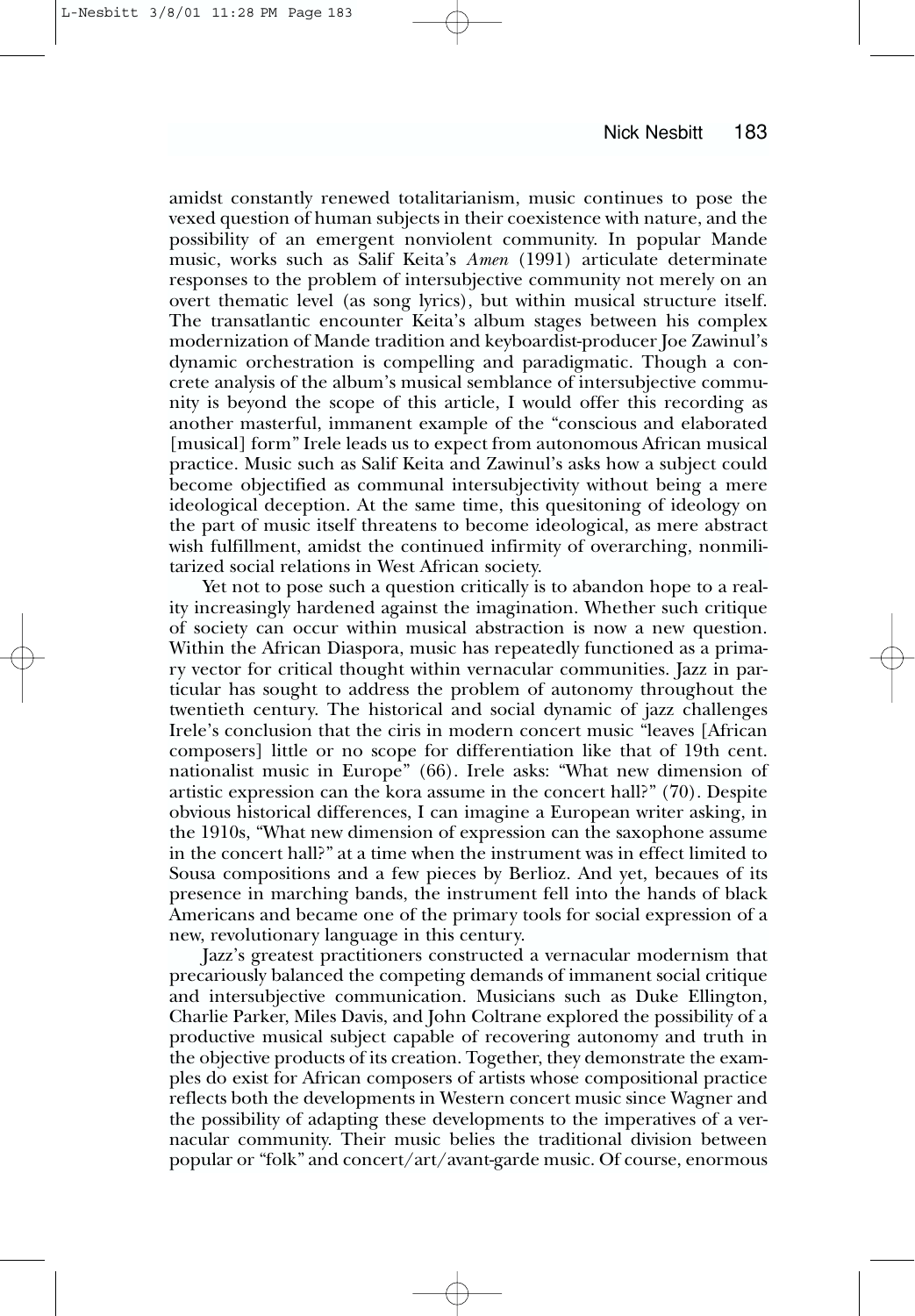cultural and historical differences separate African Americans and those on the continent and militate against any straightforward, uncritical transplantation of modern jazz to African soil. That said, composer/improvisors such as Herbie Hancock, John Coltrane, and McCoy Tyner fluidly incorporate the harmonic material of Debussy, Stravinsky, and Bartok (bi-tonalism, modality, quartal, whole-tone, and diminished harmony, etc.) with an extraordinary rhythmic and expressive dynamism and improvisitory mastery. Cecil Taylor, Muhal Richard Abrams, and Anthony Braxton can easily hold company with the European modernists and postmodernists. And perhaps most impressively for the question at hand, the music of the pianists Abdullah Ibrahim of South Africa and the American Randy Weston has for decades combined the legacy of the vernacular community Duke Ellington invented in his orchestra, the complex harmonic and rhythmic innovations of Thelonius Monk, and the musical imepratives of a wide-ranging African tradition.

This black Atlantic vernacular modernism arose from and protests against society while steadfastly maintaining the concrete musical image of a utopian intersubjective social experience. This music continues to pose, at its highest levels of development, the problem of an autonomous human subject and his or her nonappropriative relation to the natural world. Slavery forced this diasporic community to confront early on the problem of production as unfree labor and dehumanization. In response, fully realized African American music produces the immanent semblance, and perhaps something more than mere semblance, of a free subject in an unfree society through vernacular critique. The music of the African Diaspora calls into question a mechanized, dehumanized, sacrificial subject called upon to postpone eternally self-realization and to labor for others. Jazz is the realization of an intensive labor that is at once autonomous, freely chosen by and for that musical subject, and an objective product existing within a community of others consisting of both musicians and listeners. African music is itself utopian precisely insofar as it poses an aesthetic counterpoint to the violence of society; as such, it undertakes the determinate negation of totalitarian practice. As an experiential counterpoint, music allows for the persistence of differences in which specificity of each element both persists and is transcended. If African political reality still refuses this totality that philosophy describes as the nonidentity of identity and nonidentity, let us not abandon hope, and work actively to cultivate its material likeness within the sound-image of harmony that is African music.

## NOTES

- 1. See Charry for a wide-ranging overview of Mande music.
- 2. The Ballets were actually created in 1947 by Fodéba Keita in Paris, and were subsequently nationalized by Sékou Touré upon Guinean independence in 1958 (Kaba 202, Charry 211).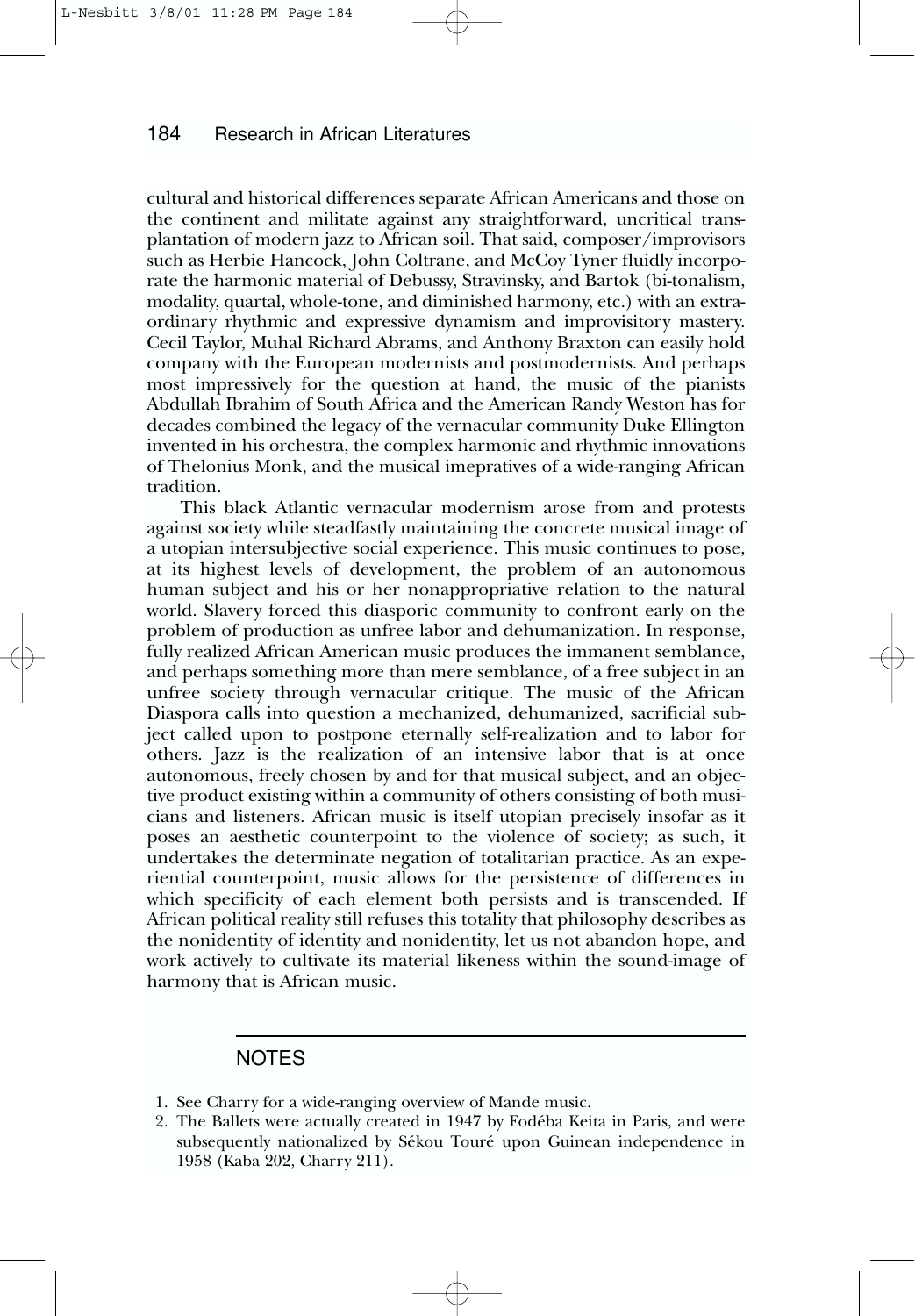- 3. In *Wozzeck,* Marie's passionate cry over the D minor violin theme at the opening of act 3 ("Herr Gott! Sieh mich nicht an!" 'Lord God! Look not on me!') is utterly compelling in its depiction of human suffering, while the chromatically ascending transformations of a basic hexachord that accompany Wozzeck's drowning are a famous example of a virtuosic technical representation of nature (Berg 381, 457-62; Jarman 56).
- 4. As developed in this article, I take the phrase "division of labor" from Adorno's sociology of music, which of course knew nothing of African musics and cultures (Adorno 8). In *Telos,* I examine certain aspects of the complex relation between Adorno and jazz.
- 5. The often-described critical role of the *jali* as the one figure able to criticize their lord is itself ambiguous, serving in the end to ensure the smooth function of a fundamentally conservative dynasty.
- 6. Camara describes "une société guerrière [. . .] qui cultive chez l'homme une sévère répression de réactions émotionnelles qui pourraient nuire à l'élan du guerrier  $[\dots]$ " 'a warrior society  $[\dots]$  that cultivates on the part of men a severe repression of all emotional reactions that could hinder the warrior's fervor.' Camara underlines "l'agressivité que la culture [Malinké traditionnelle] développe en chaque individu—la colère est la seule émotion que l'homme puisse exprimer publiquement—, les conflits de statuts et de personnalités [. . .] enfin les exigences d'une autorité soucieuse de marquer à tout instant de la distance entre elle-même et ses subordonnés" 'the aggressivity that [traditional Malinké] culture develops in each individual—anger is the only emotion that men can express publicly—, conflicts of status and personality [. . .] in sum the demands of an authoritarianism eager to mark at all times the distance between itself and its subordinates' (59, 12).
- 7. See Cooper for an extended analysis of the historical dimensions of this transformation in French West Africa.
- 8. "Pour la Commission d'Enquête. Note sur la colonisation européenne et la colonisation indigène en Afrique Noire Française," 1936, Fonds Moutet, PA 28/5/152, ANSOM. Cited in Cooper 76.
- 9. The phrase is that of the governor of the Ivory Goast during the Popular Front, Mondon. Cited in Cooper 81.
- 10. See Cooper, ch. 11, for a discussion of the process leading Sékou Touré from trade unionist to nationalist leader of the decolonization movement in the AOF.
- 11. For further information on the subject, see Charry 211-13; Kaba; F. Keita, "La danse"; and Rouget.
- 12. The concept of rationalization is notoriously fluid. Weber's discussion of musical rationalization is limited almost exclusively to a virtuosic comparison of harmonic systems in musical history, to the detriment of rhythm, which he mentions only twice, and then in passing, in his study of musical rationalization. Furthermore, his offhand dismissal of putatively "primitive" "negro" musics, though typical of the period (1921), is both racist and utterly simplistic. Throughout this essay, I will se the term in a variety of ways, applying it to the internal structural and formal characteristics of certain musics, the classificatory impulse to organize a dynamic, vernacular musical heritage into discrete canonical categories, and the analytical drive to break down an organic musical practice into readily graspable constituent elements.